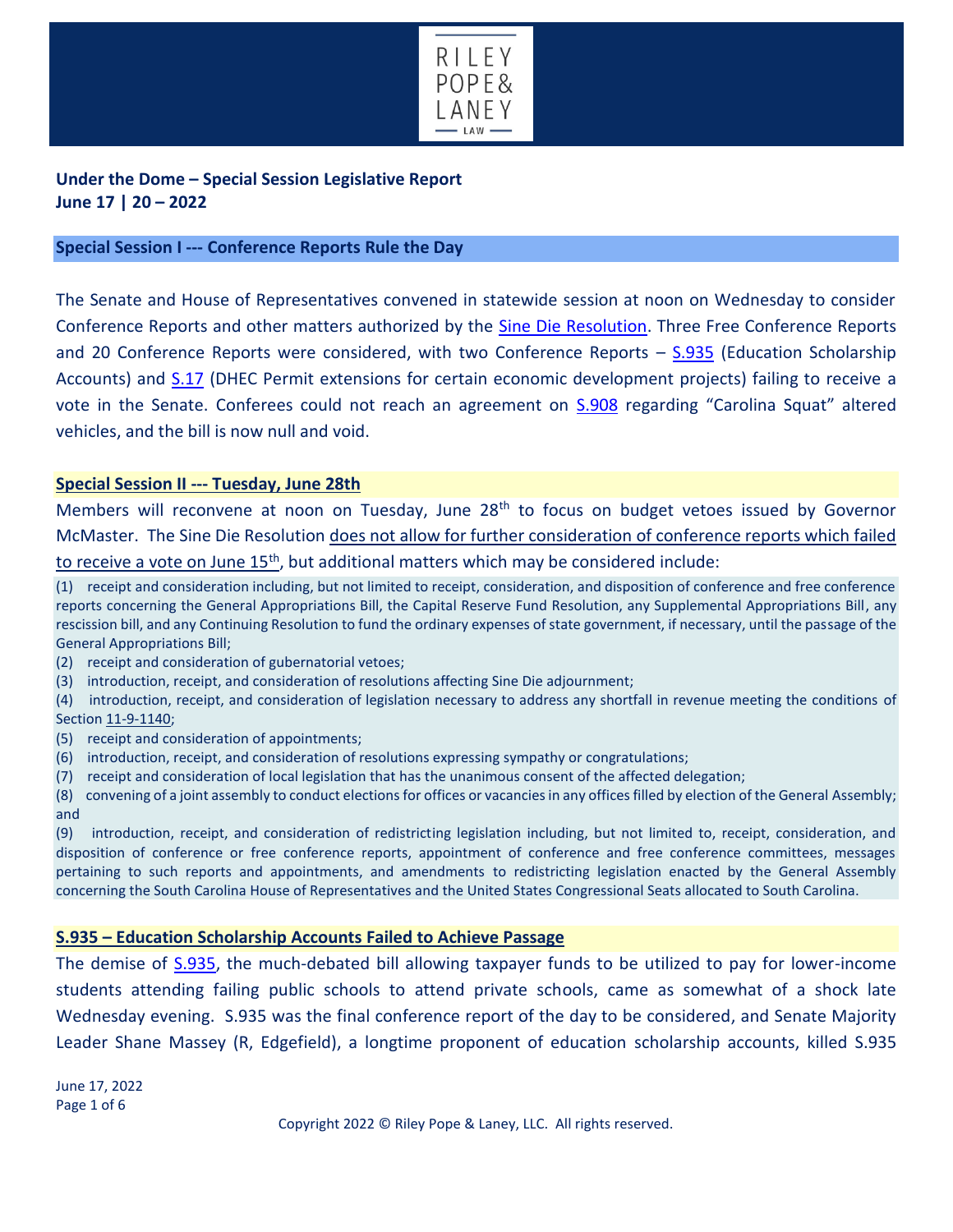because the accountability standards passed by the Senate were not included in the S.935 Conference Report. This issue is not going away and will likely be prefiled for resurgence in the 2023-24 legislative session late this year.

# **FY 2022-23 State Budget and S.1087, Comprehensive Tax Cut Act of 2022**

The Conference Report on [H.5150, the General Appropriations bill,](https://www.scstatehouse.gov/sess124_2021-2022/appropriations2022/gab5150.php) was adopted by a vote of  $107 - 8$  in the House and 40 – 2 in the Senate. Ratified yesterday, Governor McMaster now has five days, excluding Sunday, to issue any line-item dollar vetoes or provisos – midnight next Wednesday, June 22<sup>nd</sup> is the deadline. Highlights of the Budget Conference Report include:

- A minimum starting salary of \$40,000.00 for K-12 teachers;
- \$1 billion for the state's roadways;
- A 3% pay increase for state employees, along with a \$1,500.00 bonus in addition to no health insurance premium increase;
- \$37M for public employers such as local governments to pay for the 1% increase in retirement system contributions;
- \$3.5M for the Firefighter Cancer Fund;
- \$39M for workforce development scholarships through the Technical College System to help higher education students receive degrees or certificates in high-demand fields;
- \$712.8M recurring and \$1.015B nonrecurring (almost \$2 billion dollars total) to fund [S.1087,](https://www.scstatehouse.gov/sess124_2021-2022/bills/1087.htm) the Comprehensive Tax Cut Act noted below;
- \$7.972M to exempt all military retirement pay from state income tax per [H.3247](https://www.scstatehouse.gov/sess124_2021-2022/bills/3247.htm) signed into law on May 13<sup>th</sup>;
- \$100M nonrecurring for Capital Funding for Disadvantaged Schools;
- \$61.5M nonrecurring under the Department of Health and Human Services for Behavioral Health Programs;
- \$20M nonrecurring under the Department of Public Safety for Local Body Cameras and Vests Grants;
- \$10M nonrecurring under the Medical University of South Carolina re: infrastructure for the state's children's hospitals;
- \$3M nonrecurring under DHEC for the Conestee Dam Emergency Mitigation Project;
- \$2M nonrecurring under the Department of Administration for the Palmetto 800 Radio System for First Responders;
- \$750,000 for Law Enforcement and First Responders post-traumatic stress disorder treatment, plus an additional \$250,000 recurring for SLED and the Department of Labor, Licensing and Regulation for PTSD treatment; and
- S12.5M added to the base Local Government Fund.

The Conference Report on [S.1087, the Comprehensive Tax Cut Act of 2022,](https://www.scstatehouse.gov/sess124_2021-2022/bills/1087.htm) was adopted by a vote of  $110 - 0$  in the House and 42 – 0 in the Senate. Ratified yesterday, Governor McMaster now has five days, excluding Sunday, to issue any line-item dollar vetoes or provisos – midnight next Wednesday, June 22<sup>nd</sup> is the deadline. S.1087 highlights include:

- The House version of income tax reform, which is an immediate reduction of the top income tax rate from 7% to 6.5% with an additional 0.5% reduction down to 6% over five years if the state's general fund increases by a certain threshold, plus taking the number of income tax brackets down to three;
- An immediate reduction in the manufacturing property tax rate from 9% to 6% while ensuring local governments are made whole due to any lost revenue as a result of the reduction; and
- The Senate version of a \$1 billion dollar taxpayer rebate which will be distributed late this year.

# **Primary Election Results**

Tuesday's Primary Election brought about unexpected results when several incumbents, including a member of House leadership, lost their races. In all, we will see at least 20 new members of the House of Representatives, as 13 members previously announced they would not run for re-election. With the Primary Runoff on June 28<sup>th</sup>

June 17, 2022 Page 2 of 6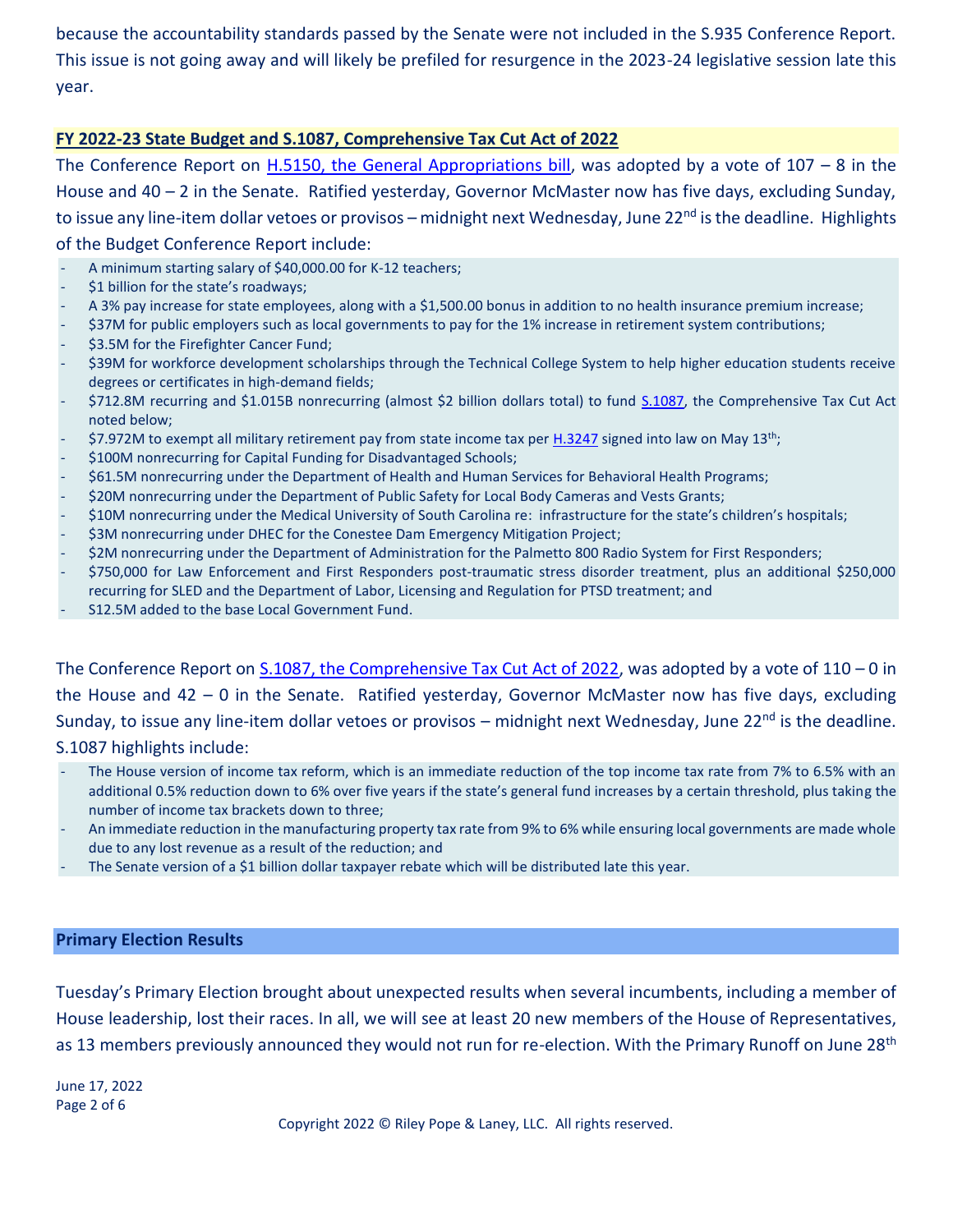and General Election in November, we may see even more new members of the House for the 2023-24 term. [Click here](https://www.enr-scvotes.org/SC/114143/Web02-state.289375/#/?undefined) to review all Primary Election results.

The two most surprising upsets belong to House Education and Public Works Committee [Chairlady Rita Allison](https://www.scstatehouse.gov/member.php?code=0015909089) (R, Spartanburg – House District 36) and longtime [Representative Brian White](https://www.scstatehouse.gov/member.php?code=1911363407) (R, Anderson – House District 6). Chairlady Allison and Representative White, who formerly chaired the House Ways and Means Committee, lost their bids for re-election to primary candidates who ran on issues such as immigration and abortion. Representatives [West Cox](https://www.scstatehouse.gov/member.php?code=0428693131) (R, Anderson – House District 10), [Lin Bennett](https://www.scstatehouse.gov/member.php?code=0140624984) (R, Charleston – House District 114), [Wendy Brawley](https://www.scstatehouse.gov/member.php?code=0187499978) (D, Richland – House District 70) and [Vic Dabney](https://www.scstatehouse.gov/member.php?code=0444318128) (R, Kershaw – House District 52) also lost their bids for re-election. The Kershaw County House District 52 seat is a major area of contention, as it is the subject of a recent settlement reached resulting from a lawsuit filed challenging the state's redistricting plans. The settlement would essentially absorb House District 52, and the House District 70 seat currently held by Representative Brawley would be changed to include a portion of Kershaw County. Redistricting legislation is included in the Sine Die Resolution, and more on this issue could be forthcoming over the summer and into the fall.

Former Speaker of the House Jay Lucas (R, Darlington), who resigned from the Speaker's office on May 12<sup>th</sup>, submitted a letter of resignation from the House of Representatives this week, and June 28<sup>th</sup> will be his final day in office.

### **Conference Committee Actions**

Senate Daily Action Summary June 15, 2022

# **CONCURRED IN HOUSE AMENDMENT AND ENROLLED**

**[SB1024](https://www.hannah-sc.com/ViewBill.aspx?tabindex=1&tabid=2&billnum=SB1024&ga=2020)** ELECTIONS - HORRY COUNTY VOTING PRECINCTS

## **CONFERENCE REPORT RECEIVED AND ADOPTED**

| <b>HB3055</b>  | NATURAL RESOURCES                                         |
|----------------|-----------------------------------------------------------|
| <b>HB3346</b>  | STATUTORY GENERAL RESERVE FUND                            |
| <b>HB3696</b>  | INCREASE NUMBER OF CIRCUIT COURT JUDGES                   |
| <b>HB4775</b>  | ELECTRONICS RECYCLING                                     |
| <b>HB4776</b>  | MEDICAL ETHICS AND DIVERSITY ACT                          |
| <b>HB5150</b>  | FY 2022-2023 GENERAL APPROPRIATIONS                       |
| <b>HJR4831</b> | OFFSHORE WIND ENERGY - ECONOMIC DEVELOPMENT STUDY         |
| <b>SB202</b>   | DEFINITIONS FOR THE OFFICE OF THE STATE INSPECTOR GENERAL |
| <b>SB243</b>   | CHILD ABUSE AND NEGLECT RECORDS                           |
| <b>SB901</b>   | <b>SOLAR ENERGY</b>                                       |
| <b>SB1077</b>  | STORM RECOVERY BONDS                                      |
| <b>SB1087</b>  | COMPREHENSIVE TAX CUT ACT OF 2022                         |
| <b>SB1090</b>  | INSURED WORKER'S WEEKLY BENEFIT AMOUNT                    |
| <b>SJR133</b>  | FEDERAL CONSTITUTIONAL CONVENTION                         |
| <b>SJR560</b>  | HEIRS PROPERTY STUDY COMMITTEE                            |
| <b>SJR1106</b> | <b>RESERVE FUNDS</b>                                      |

#### **FREE CONFERENCE POWERS GRANTED**

| <b>HB3056</b> |  |
|---------------|--|
| June 17, 2022 |  |
| Page 3 of 6   |  |

**FISH AND GAME**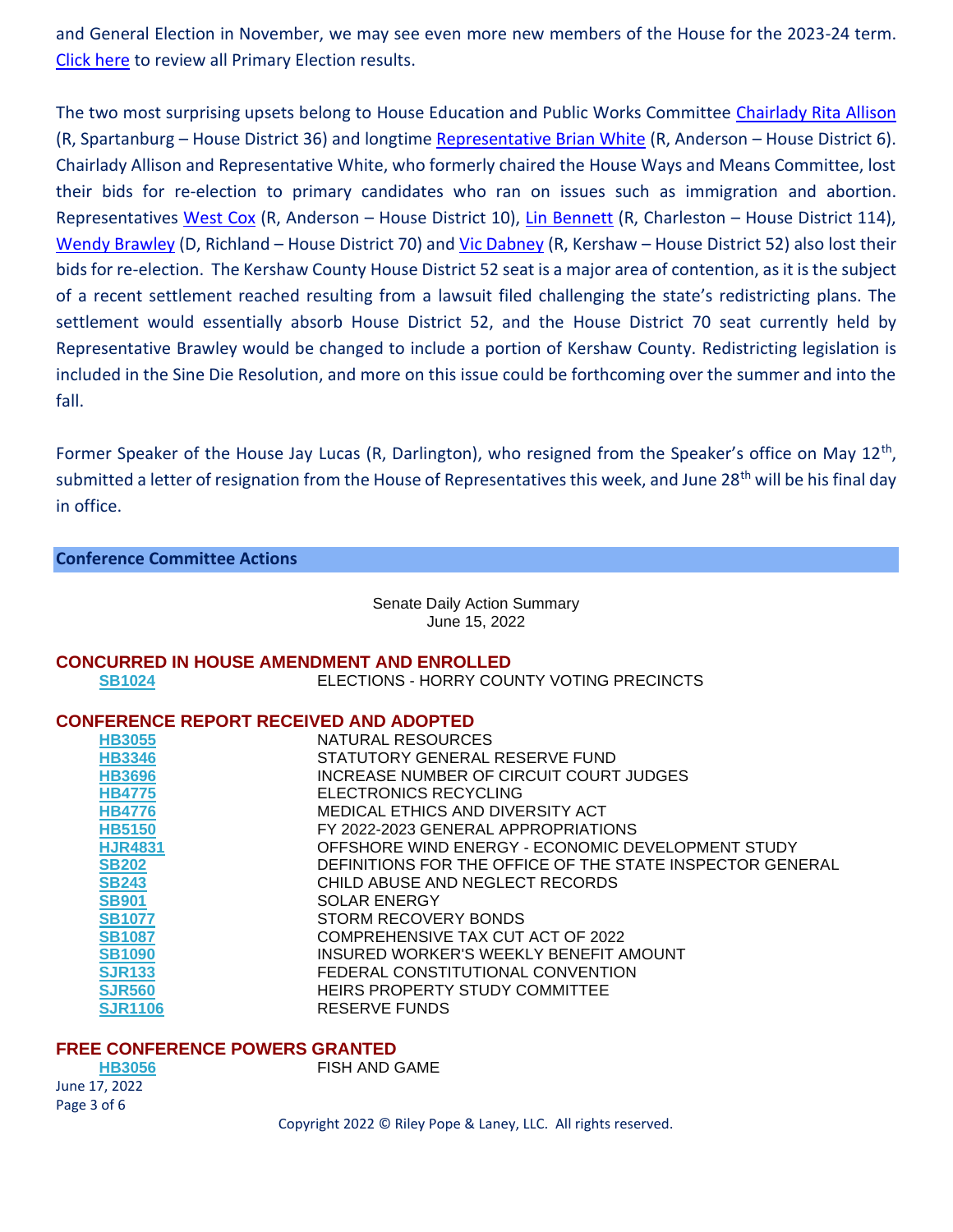| <b>FREE CONFERENCE REPORT ADOPTED</b>    |                                                           |  |
|------------------------------------------|-----------------------------------------------------------|--|
| <b>HB3056</b>                            | FISH AND GAME                                             |  |
| <b>ORDERED ENROLLED FOR RATIFICATION</b> |                                                           |  |
| <b>HB3055</b>                            | NATURAL RESOURCES                                         |  |
| <b>HB3056</b>                            | FISH AND GAME                                             |  |
| <b>HB3346</b>                            | STATUTORY GENERAL RESERVE FUND                            |  |
| <b>HB5150</b>                            | FY 2022-2023 GENERAL APPROPRIATIONS                       |  |
| <b>SB202</b>                             | DEFINITIONS FOR THE OFFICE OF THE STATE INSPECTOR GENERAL |  |
| <b>SB243</b>                             | CHILD ABUSE AND NEGLECT RECORDS                           |  |
| <b>SB901</b>                             | <b>SOLAR ENERGY</b>                                       |  |
| <b>SB1077</b>                            | STORM RECOVERY BONDS                                      |  |
| <b>SB1087</b>                            | COMPREHENSIVE TAX CUT ACT OF 2022                         |  |
| <b>SJR133</b>                            | FEDERAL CONSTITUTIONAL CONVENTION                         |  |
| <b>SJR560</b>                            | HEIRS PROPERTY STUDY COMMITTEE                            |  |
| <b>SJR1106</b>                           | RESERVE FUNDS                                             |  |

House Daily Action Summary June 15, 2022

### **CONFERENCE REPORT RECEIVED AND ADOPTED**

| <b>HB3055</b>  | NATURAL RESOURCES (Rep. Bill Hixon)                                           |
|----------------|-------------------------------------------------------------------------------|
| <b>HB3346</b>  | STATUTORY GENERAL RESERVE FUND (Rep. Westley Cox)                             |
| <b>HB3696</b>  | INCREASE NUMBER OF CIRCUIT COURT JUDGES (Rep. James Lucas)                    |
| <b>HB4775</b>  | ELECTRONICS RECYCLING (Rep. David Hiott)                                      |
| <b>HB4776</b>  | MEDICAL ETHICS AND DIVERSITY ACT (Rep. Mark Willis)                           |
| <b>HB5150</b>  | FY 2022-2023 GENERAL APPROPRIATIONS (Rep. G. Murrell Smith, Jr.)              |
| <b>HJR4831</b> | OFFSHORE WIND ENERGY - ECONOMIC DEVELOPMENT STUDY (Rep. Elliott)              |
| <b>SB202</b>   | DEFINITIONS FOR THE OFFICE OF THE STATE INSPECTOR GENERAL (Sen. Greg Hembree) |
| <b>SB233</b>   | SPOUSE PROPERTY EXEMPTED FROM AD VALOREM TAXATION (Sen. Ross Turner)          |
| <b>SB243</b>   | CHILD ABUSE AND NEGLECT RECORDS (Sen. Tom Young, Jr.)                         |
| <b>SB901</b>   | SOLAR ENERGY (Sen. Daniel Verdin, III)                                        |
| <b>SB935</b>   | EDUCATION SCHOLARSHIP ACCOUNTS (Sen. Larry Grooms)                            |
| <b>SB1077</b>  | STORM RECOVERY BONDS (Sen. Thomas Alexander)                                  |
| <b>SB1087</b>  | COMPREHENSIVE TAX CUT ACT OF 2022 (Sen. Harvey Peeler, Jr.)                   |
| <b>SB1090</b>  | INSURED WORKER'S WEEKLY BENEFIT AMOUNT (Sen. A. Shane Massey)                 |
| <b>SJR17</b>   | EXTENSION OF GOVERNMENT APPROVALS AFFECTING ECONOMIC DEVELOPMENT (Sen. Luke   |
| <b>SJR560</b>  | HEIRS PROPERTY STUDY COMMITTEE (Sen. John Scott, Jr.)                         |
| <b>SJR1106</b> | RESERVE FUNDS (Sen. Harvey Peeler, Jr.)                                       |
|                |                                                                               |

#### **FREE CONFERENCE POWERS GRANTED**

| <b>HB3056</b> | FISH AND GAME (Rep. Bill Hixon)                                                |
|---------------|--------------------------------------------------------------------------------|
| <b>SB968</b>  | VETERANS SERVICE ORGANIZATION BURIAL HONOR GUARD SUPPORT FUND (Sen. Thomas Ald |

# **FREE CONFERENCE REPORT ADOPTED**

| <b>HB3056</b> | FISH AND GAME (Rep. Bill Hixon)                                                |
|---------------|--------------------------------------------------------------------------------|
| <b>SB968</b>  | VETERANS SERVICE ORGANIZATION BURIAL HONOR GUARD SUPPORT FUND (Sen. Thomas Ald |

#### **ORDERED ENROLLED FOR RATIFICATION**

| HB3696         | INCREASE NUMBER OF CIRCUIT COURT JUDGES (Rep. James Lucas)                     |
|----------------|--------------------------------------------------------------------------------|
| <b>HB3729</b>  | PARKING ON PRIVATE PROPERTY WITH PERMISSION (Rep. William Sandifer, III)       |
| <b>HB4775</b>  | ELECTRONICS RECYCLING (Rep. David Hiott)                                       |
| <b>HB4776</b>  | MEDICAL ETHICS AND DIVERSITY ACT (Rep. Mark Willis)                            |
| <b>HJR4831</b> | ECONOMIC DEVELOPMENT STUDY TO EVALUATE THE STATE'S BUSINESS ADVANTAGES (Rep.   |
| <b>SB233</b>   | SPOUSE PROPERTY EXEMPTED FROM AD VALOREM TAXATION (Sen. Ross Turner)           |
| <b>SB968</b>   | VETERANS SERVICE ORGANIZATION BURIAL HONOR GUARD SUPPORT FUND (Sen. Thomas Ald |
|                |                                                                                |

June 17, 2022 Page 4 of 6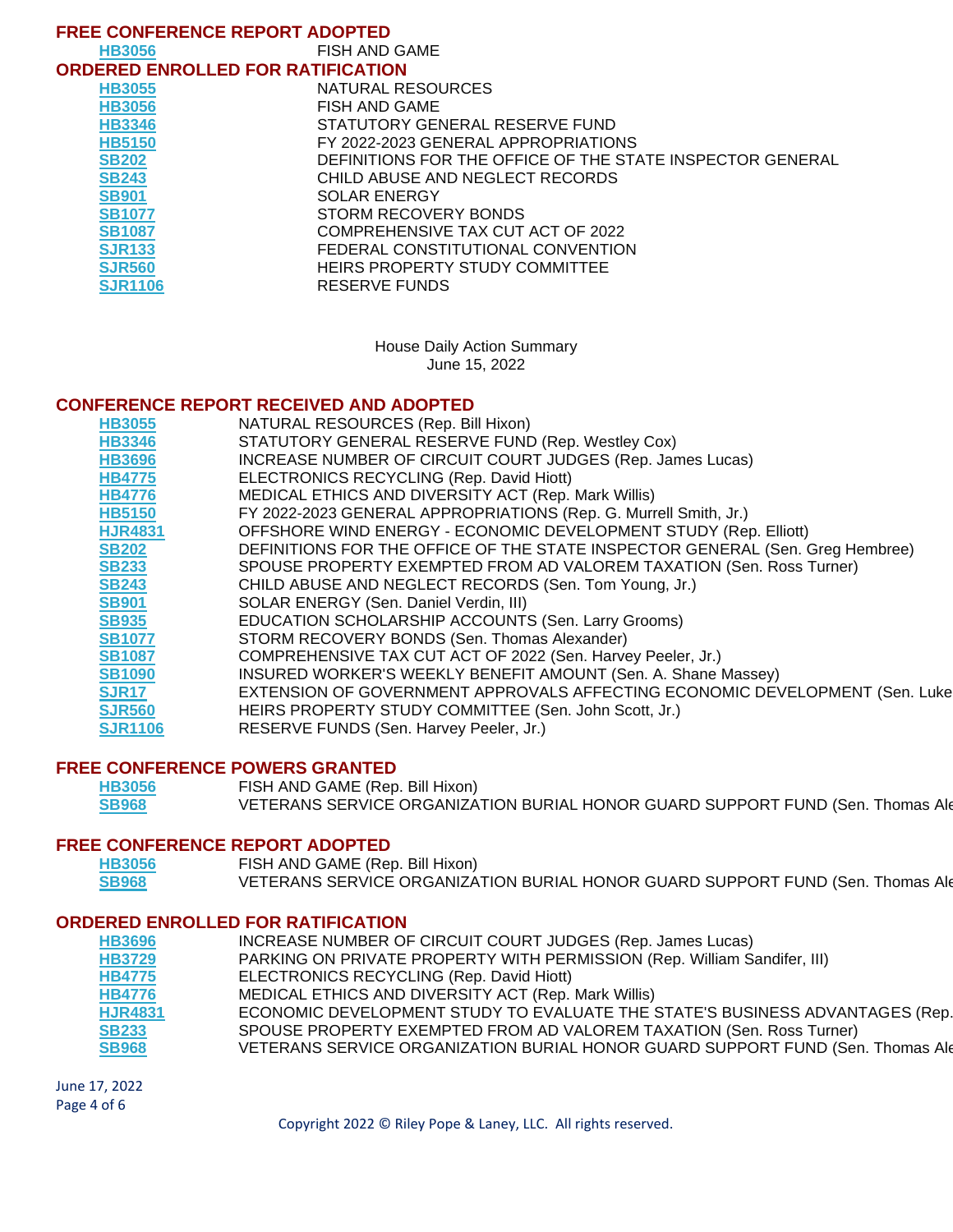**RECONSIDERED**

<u> The Communication of the Communication of the Communication of the Communication of the Communication of the Co</u>

| 2022 – Legislative Meetings and Events                                                                                                                                                                                                                                                            |                                            |  |
|---------------------------------------------------------------------------------------------------------------------------------------------------------------------------------------------------------------------------------------------------------------------------------------------------|--------------------------------------------|--|
| <b>Scheduled Live Broadcasts link</b><br>*Click this link for all notations of Live Broadcast*                                                                                                                                                                                                    |                                            |  |
| <b>Bill Number Search</b><br>*Click this link to enter bill numbers and review full text*                                                                                                                                                                                                         |                                            |  |
|                                                                                                                                                                                                                                                                                                   |                                            |  |
|                                                                                                                                                                                                                                                                                                   |                                            |  |
|                                                                                                                                                                                                                                                                                                   |                                            |  |
| Tuesday, June 21st<br><b>Joint Bond Review Committee</b>                                                                                                                                                                                                                                          | 10:30 am                                   |  |
| <b>AGENDA</b>                                                                                                                                                                                                                                                                                     | 105 Gressette - Live Broadcast             |  |
| Monday, June 27th                                                                                                                                                                                                                                                                                 |                                            |  |
| Joint Citizens and Legislative Committee on Children<br><b>Informational Briefings:</b><br>$\overline{\phantom{a}}$<br>2022 Child Well-Being Data Book by Dr. Liyun Zhang, Data Scientist<br>$\overline{\phantom{a}}$<br>School Mental Health Recap by Shealy Reibold<br>$\overline{\phantom{a}}$ | 10:30 am<br>105 Gressette - Live Broadcast |  |
| Tuesday, June 28th                                                                                                                                                                                                                                                                                |                                            |  |
| <b>Electricity Market Reform Measures Study Committee</b>                                                                                                                                                                                                                                         | $9:00$ am                                  |  |
| <b>Continued Discussion of Committee Slides from Brattle</b>                                                                                                                                                                                                                                      | 308 Gressette - Live Broadcast             |  |
| Senate Convenes at 12:00 noon                                                                                                                                                                                                                                                                     | <b>Live Broadcast</b>                      |  |
| Budget Bills, consideration of Gubernatorial Vetoes, Conference Reports<br>and initiatives authorized by the Sine Die Resolution                                                                                                                                                                  |                                            |  |
| House Convenes at 12:00 noon                                                                                                                                                                                                                                                                      | <b>Live Broadcast</b>                      |  |
| Budget Bills, consideration of Gubernatorial Vetoes, Conference Reports<br>$\overline{\phantom{a}}$<br>and initiatives authorized by the Sine Die Resolution                                                                                                                                      |                                            |  |
|                                                                                                                                                                                                                                                                                                   |                                            |  |
| 2022 - State Agency Meetings of Interest                                                                                                                                                                                                                                                          |                                            |  |